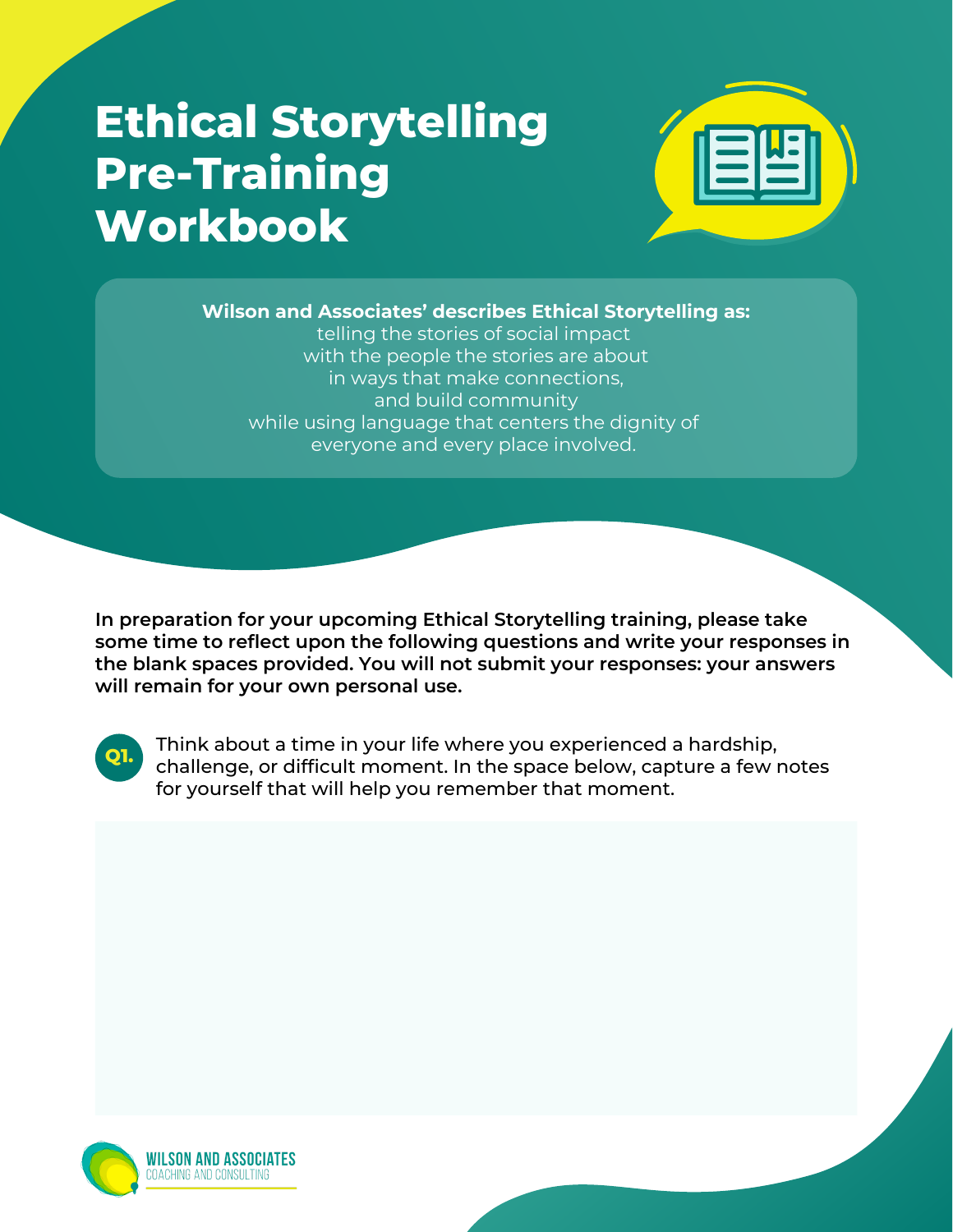

In that situation you described above, how did you feel? Did others know how hard of a time you had in those moments? How did you get through that situation? What support, if any, did you receive to help you?



Imagine that a journalist has decided to write a story about you and how you made it through that challenging moment you described above. How would you want them to tell your story? What language (what words) would you want them to use to describe your situation? How do you want to be conveyed? What details would you want to be included and/or omitted?